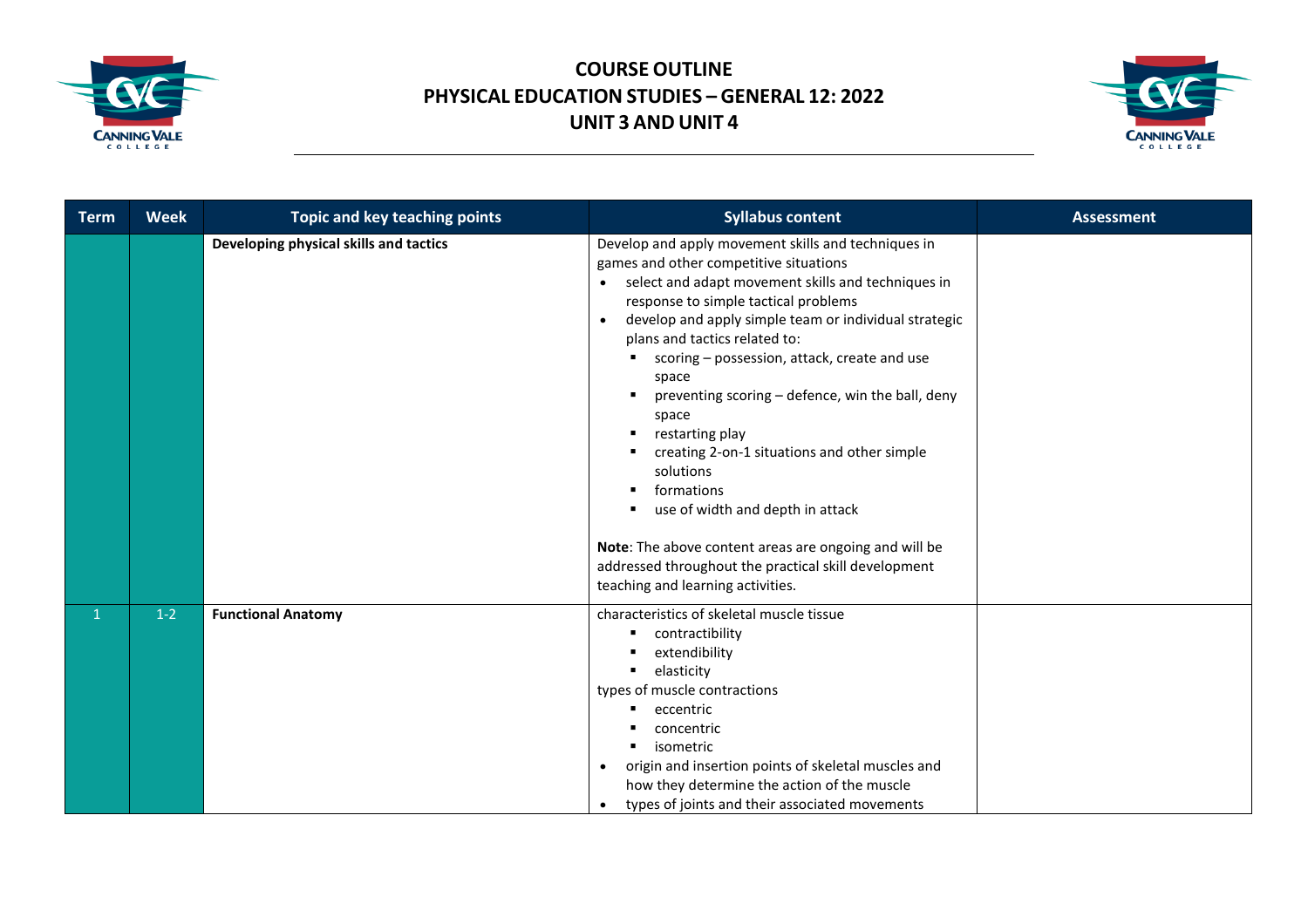



| $\mathbf{1}$ | $3 - 4$ | <b>Functional Anatomy</b>  | hinge<br>$\blacksquare$<br>pivot<br>gliding<br>л<br>ball and socket<br>п<br>saddle<br>condylar<br>Task 1 - Topic test - Functional<br>relationship between joint movement and<br>$\bullet$<br>Anatomy<br>antagonist pairs<br>agonists (muscles)<br>٠<br>antagonists (muscles)<br>types of movement used in selected sports<br>flexion<br>extension<br>rotation<br>circumduction<br>pronation<br>supination<br>dorsi flexion<br>plantar flexion<br>adduction<br>abduction<br>relationship between slow and fast twitch<br>$\bullet$<br>muscle fibre types and physical activity |
|--------------|---------|----------------------------|--------------------------------------------------------------------------------------------------------------------------------------------------------------------------------------------------------------------------------------------------------------------------------------------------------------------------------------------------------------------------------------------------------------------------------------------------------------------------------------------------------------------------------------------------------------------------------|
| $\mathbf{1}$ | $5-6$   | <b>Exercise physiology</b> | prevention of sports injuries, using protective<br>$\bullet$<br>equipment, effective warm-up and cool-down and<br>ensuring a safe environment<br>immediate care of sporting injuries, including use of<br>$\bullet$<br>TOTAPS (talk, observe, touch, active movement,<br>passive movement, skill test), RICER (rest, ice,                                                                                                                                                                                                                                                      |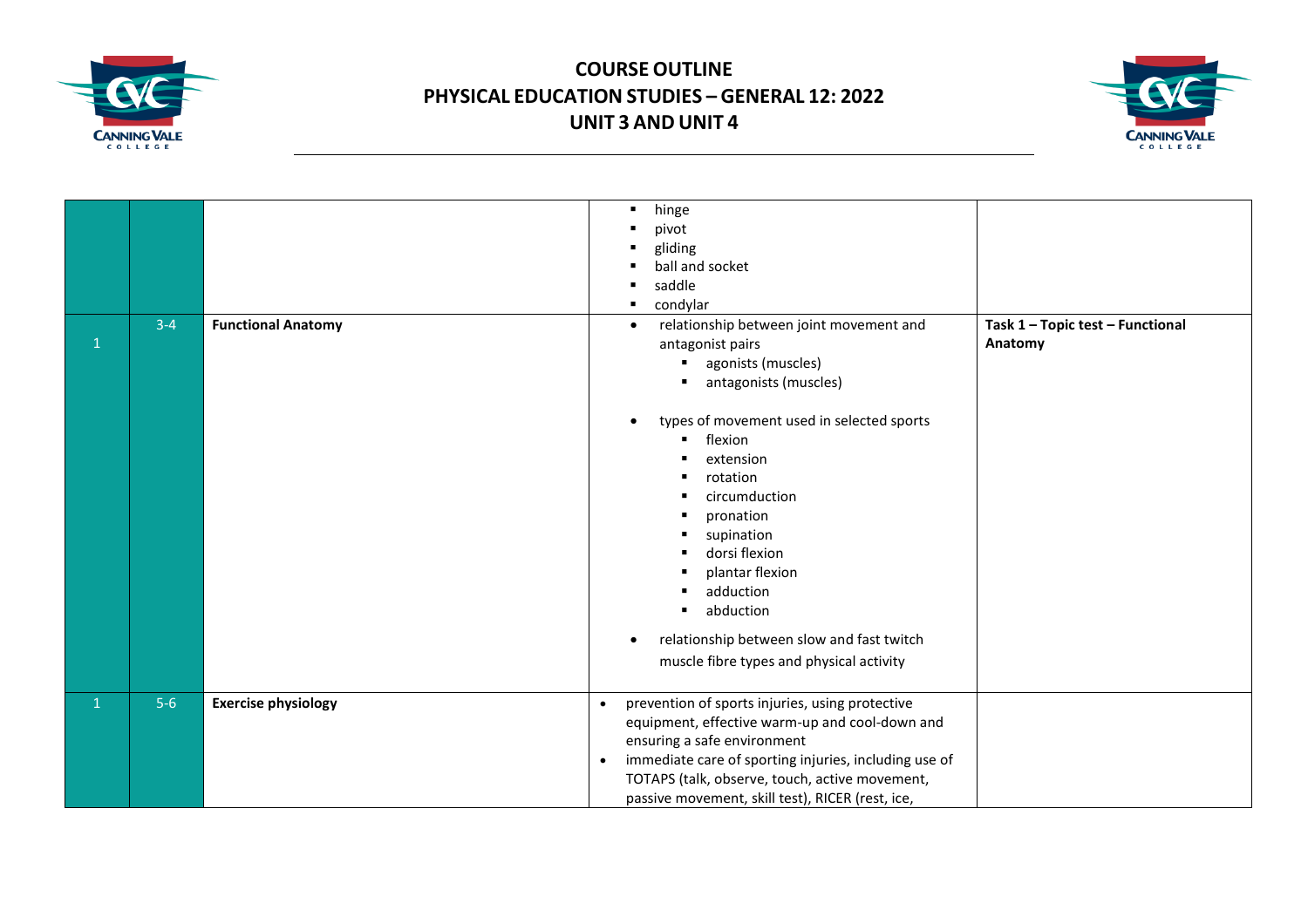



|              |         |                            | compress, elevate, refer) and HARM (heat, alcohol,                                                                                                                                                                                                                                                                                                                                                                                                                                                                                                                                                                                                                                                                                                                         |
|--------------|---------|----------------------------|----------------------------------------------------------------------------------------------------------------------------------------------------------------------------------------------------------------------------------------------------------------------------------------------------------------------------------------------------------------------------------------------------------------------------------------------------------------------------------------------------------------------------------------------------------------------------------------------------------------------------------------------------------------------------------------------------------------------------------------------------------------------------|
|              |         |                            | running, massage) strategies                                                                                                                                                                                                                                                                                                                                                                                                                                                                                                                                                                                                                                                                                                                                               |
| $\mathbf{1}$ | $7 - 8$ | <b>Exercise physiology</b> | extended care and rehabilitation of the injured<br>athlete<br>support for injury - strapping, braces<br>goals for rehabilitation - restore range of motion,<br>regain muscular strength, regain endurance and<br>power, regain postural stability and balance,<br>maintain cardiorespiratory fitness<br>physical therapy rehabilitation strategies<br>$\bullet$<br>ultrasound<br>heat/cold<br>massage<br>exercise<br>relationship between food intake and energy<br>$\bullet$<br>expenditure within the demands of physical activity<br>contribution of energy systems during a specific<br>$\bullet$<br>physical activity<br>anaerobic - adenosine triphosphate-creatine<br>phosphate (ATP-CP)<br>lactic acid<br>aerobic<br>categorise activities by their energy demands |
| $\mathbf{1}$ | $9-10$  | <b>Exercise physiology</b> | Task 2: Skill performance (1)<br>simple tests to measure the capacities of the aerobic<br>and anaerobic energy systems<br>principles of training<br>$\bullet$<br>specificity in relation to the nature of activity<br>positions and roles<br>Task 3: Fitness testing - Exercise<br>intensity<br>Physiology<br>duration<br>frequency<br>progressive overload                                                                                                                                                                                                                                                                                                                                                                                                                |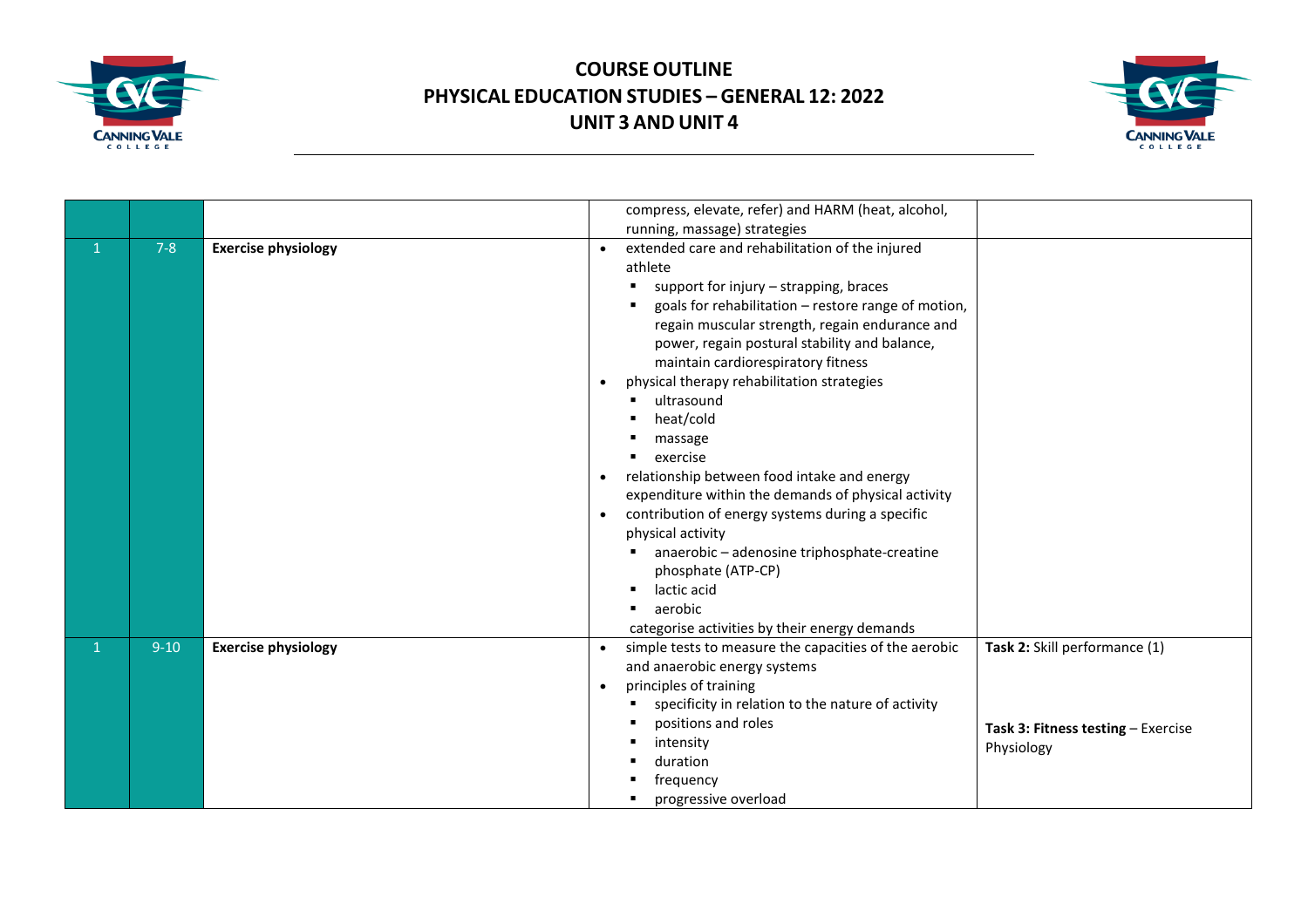



|                |                |                                    | training methods appropriate to selected activities<br>$\bullet$<br>purpose and features of fitness profiles<br>$\bullet$                                                                                                                                                                                                                                                                            |                                  |
|----------------|----------------|------------------------------------|------------------------------------------------------------------------------------------------------------------------------------------------------------------------------------------------------------------------------------------------------------------------------------------------------------------------------------------------------------------------------------------------------|----------------------------------|
| 2 <sup>1</sup> | $1-2$          | Sports psychology                  | simple goal-setting techniques<br>$\bullet$<br>difference between short- and long-term goals<br>SMART (specific, measurable, achievable,<br>realistic, timely) goals<br>performance versus outcome goals<br>٠<br>goal setting in coaching programs<br>$\bullet$<br>links between goal setting and motivation when<br>$\bullet$<br>coaching others                                                    |                                  |
| 2 <sup>1</sup> | 3 <sup>1</sup> | <b>Revision for EST</b>            |                                                                                                                                                                                                                                                                                                                                                                                                      | Task 4: game performance (1)     |
| 2 <sup>1</sup> | $4 - 5$        | <b>EST</b>                         |                                                                                                                                                                                                                                                                                                                                                                                                      | <b>EST</b> - Externally Set Task |
| 2 <sup>1</sup> | $6 - 7$        | Exams                              |                                                                                                                                                                                                                                                                                                                                                                                                      |                                  |
| $\overline{2}$ | $8 - 9$        | <b>Motor learning and coaching</b> | role and responsibilities of a coach<br>$\bullet$<br>organising<br>л<br>building rapport<br>providing instruction and explanation<br>demonstrating<br>observing<br>analysing<br>providing feedback<br>providing safe learning environments<br>definition of leadership and the qualities of a good<br>$\bullet$<br>leader<br>trustworthy<br>enthusiastic<br>confident<br>listens to others<br>honest |                                  |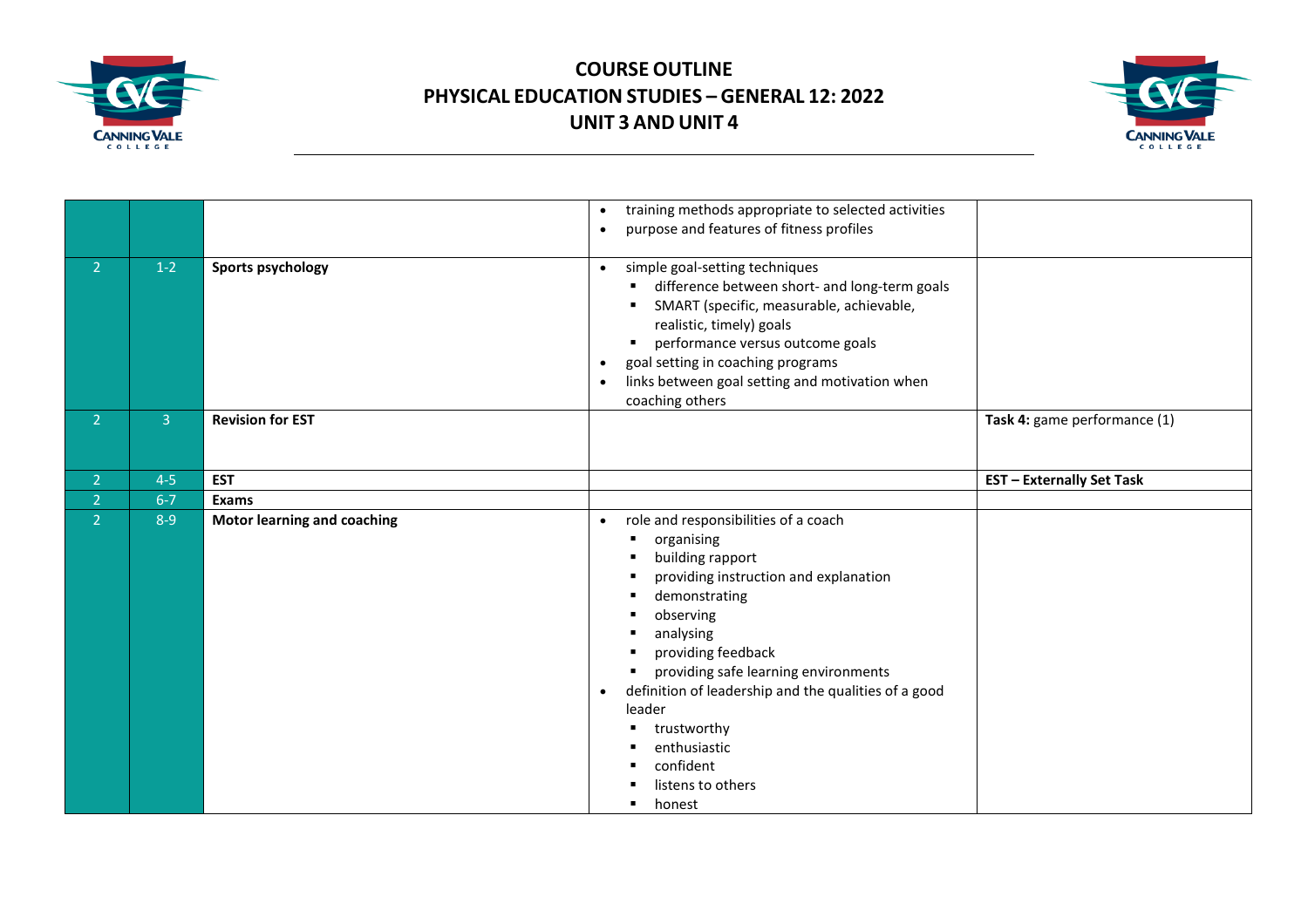



| 2 <sup>1</sup> | 10      | <b>Motor learning and coaching</b> | responsible<br>п<br>reliable<br>patient<br>decisive<br>determined<br>loval<br>leadership styles and their relationship to coaching<br>$\bullet$<br>autocratic<br>democratic<br>laissez-faire                                                                                                                                                       |                                                            |
|----------------|---------|------------------------------------|----------------------------------------------------------------------------------------------------------------------------------------------------------------------------------------------------------------------------------------------------------------------------------------------------------------------------------------------------|------------------------------------------------------------|
| $\overline{3}$ | $1-2$   | <b>Motor learning and coaching</b> | coaching strategies to consolidate and extend skill<br>$\bullet$<br>development<br>whole/part<br>chaining/shaping<br>specific/variable<br>accuracy/speed<br>mental/physical                                                                                                                                                                        | Task 5: coaching sessions - Motor<br>learning and coaching |
| 3 <sup>1</sup> | $3 - 4$ | <b>Motor learning and coaching</b> | types of feedback<br>$\bullet$<br>intrinsic (inherent)<br>п<br>extrinsic (augmented) - terminal, concurrent,<br>verbal, non-verbal<br>relationship between feedback and skill development<br>$\bullet$<br>two forms of feedback - knowledge of result,<br>$\blacksquare$<br>knowledge of performance<br>briefing/frontloading<br>debriefing skills |                                                            |
| $\overline{3}$ | $5-6$   | <b>Biomechanics</b>                | steps to analyse a specific skill to improve<br>$\bullet$<br>performance during preparation, action and<br>follow-through phases<br>identify what to look at<br>observation<br>$\bullet$                                                                                                                                                           | Task 6: Skill performance (2)                              |